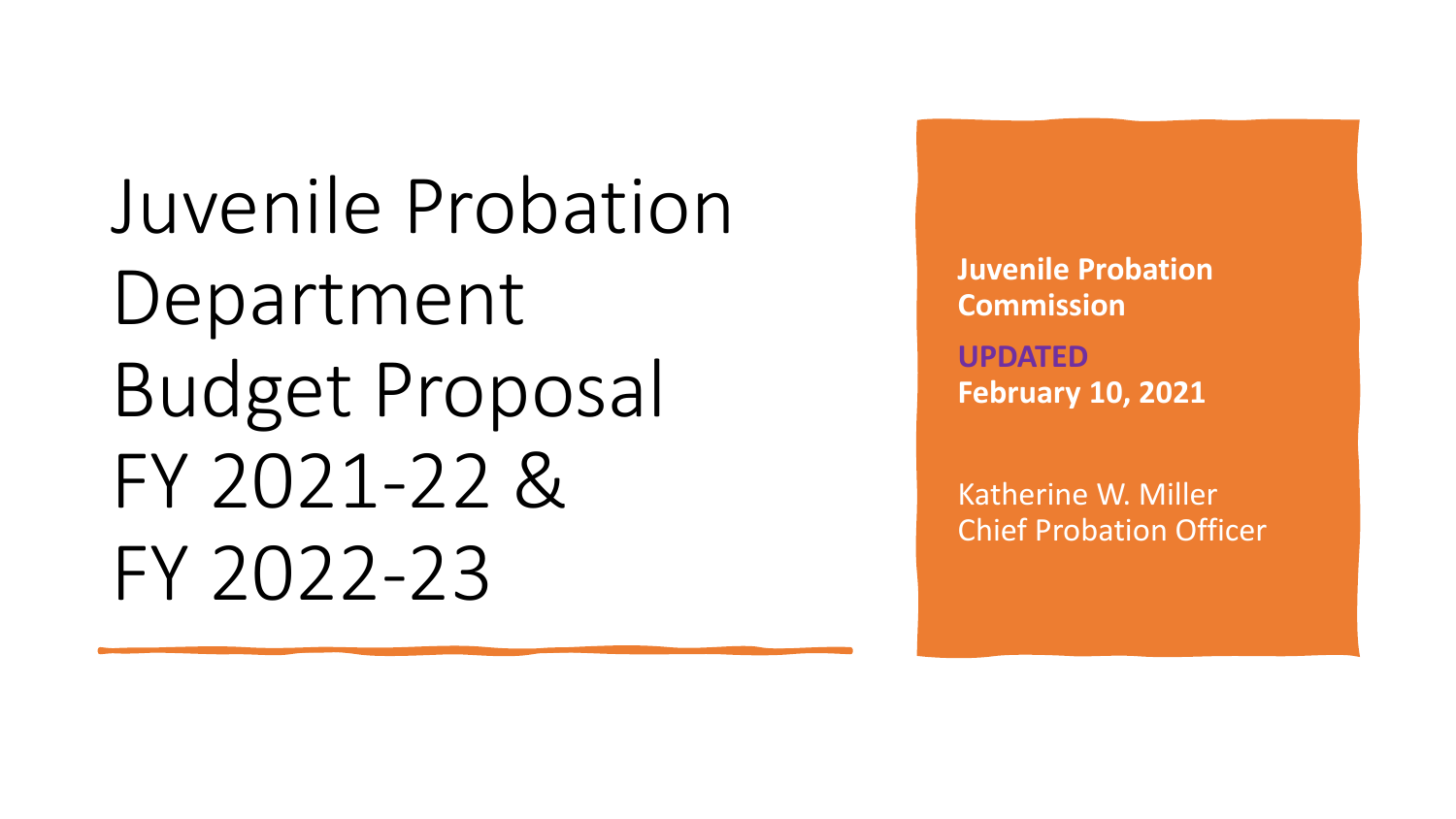# Mayor Breed's Overview

- Overcame historically high, pandemic-induced budget shortfall, all while preserving jobs and services, and making progress on key priorities
- Use of one-time sources and "easy" reductions helped to stem the dramatic impacts, but those solutions will be harder to come by as the City deals with the lingering economic effects of COVID and as one-time solutions go away
- Need to prioritize economic recovery, programs that produce meaningful, equitable outcomes, mental health and homelessness, and continued COVID response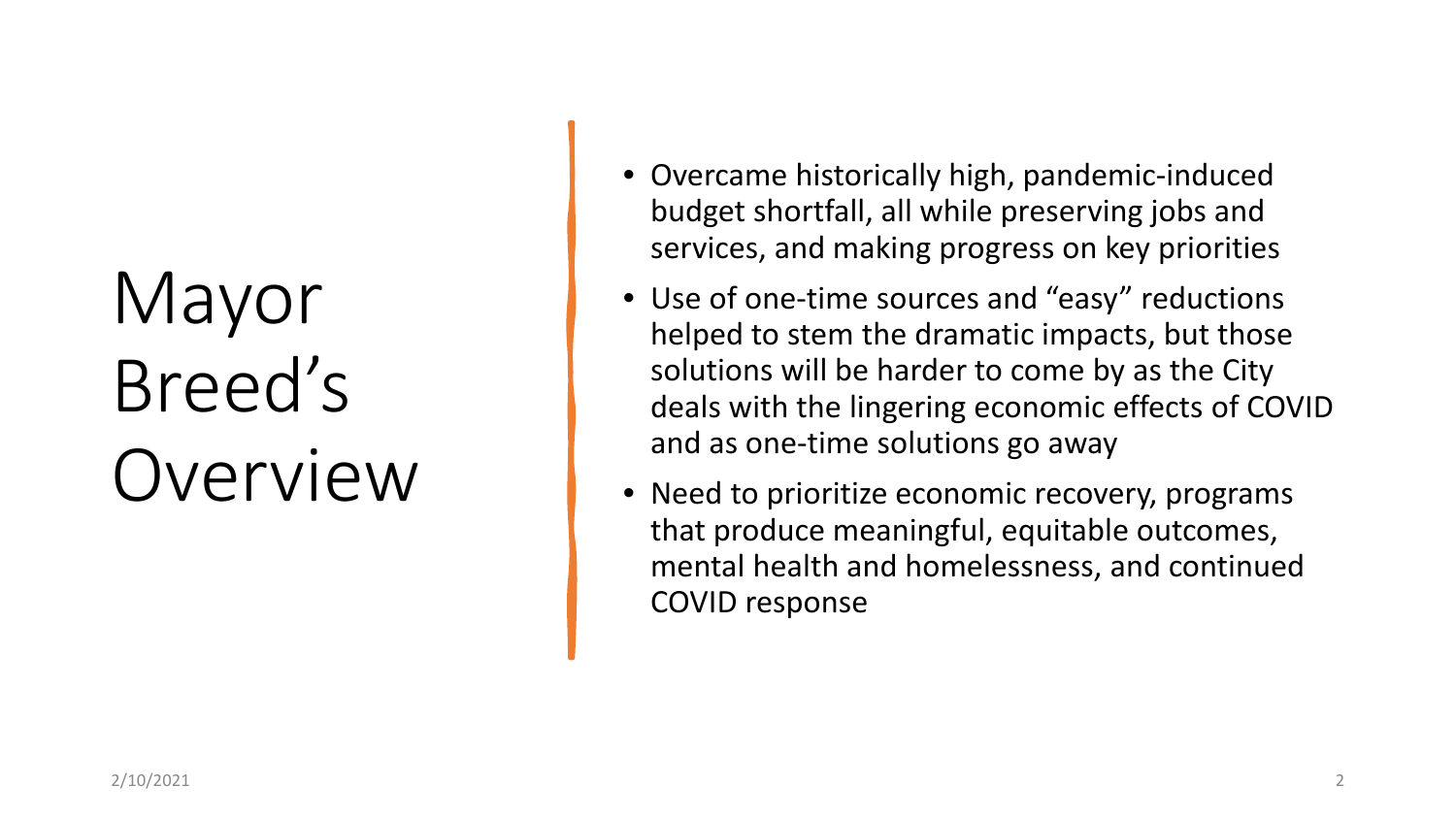Mayor Breed's Policy Priorities and Instructions

- Emphasis on racial equity in departmental proposals
- Prioritizing programs with demonstrated outcomes centered around equity
- Supporting small business and economic recovery
- Implementing homelessness and mental health programming
- Continuing to respond to COVID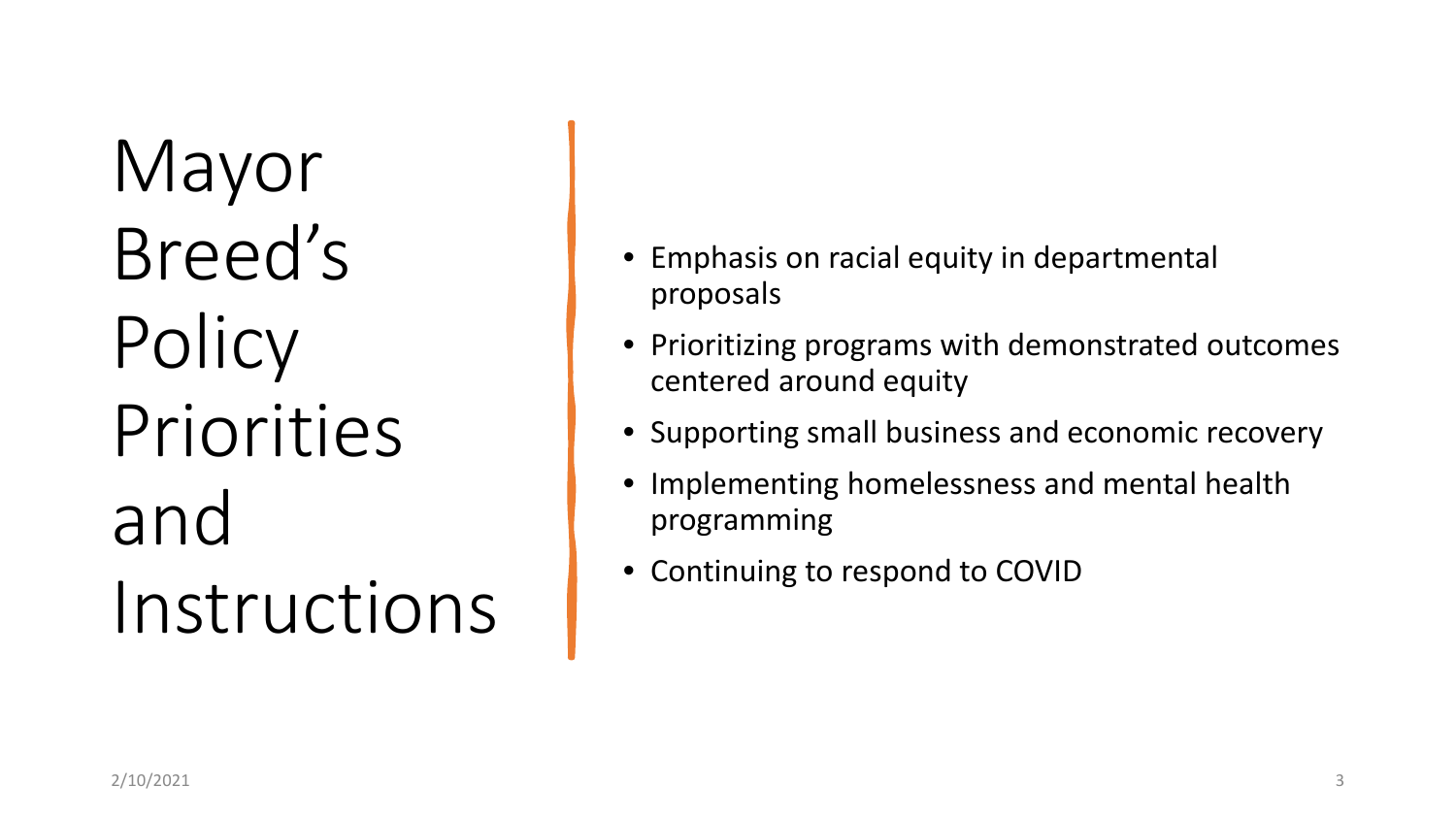## City's Fiscal Outlook

### FY 2021-22 and FY 2022-23 deficit projection: \$653.2 million over two years

**Key Drivers:** 

- Revenue declines
- Unbudgeted labor costs
- Ongoing COVID expenses

#### Deficit at Time of Budget Instructions (\$M)

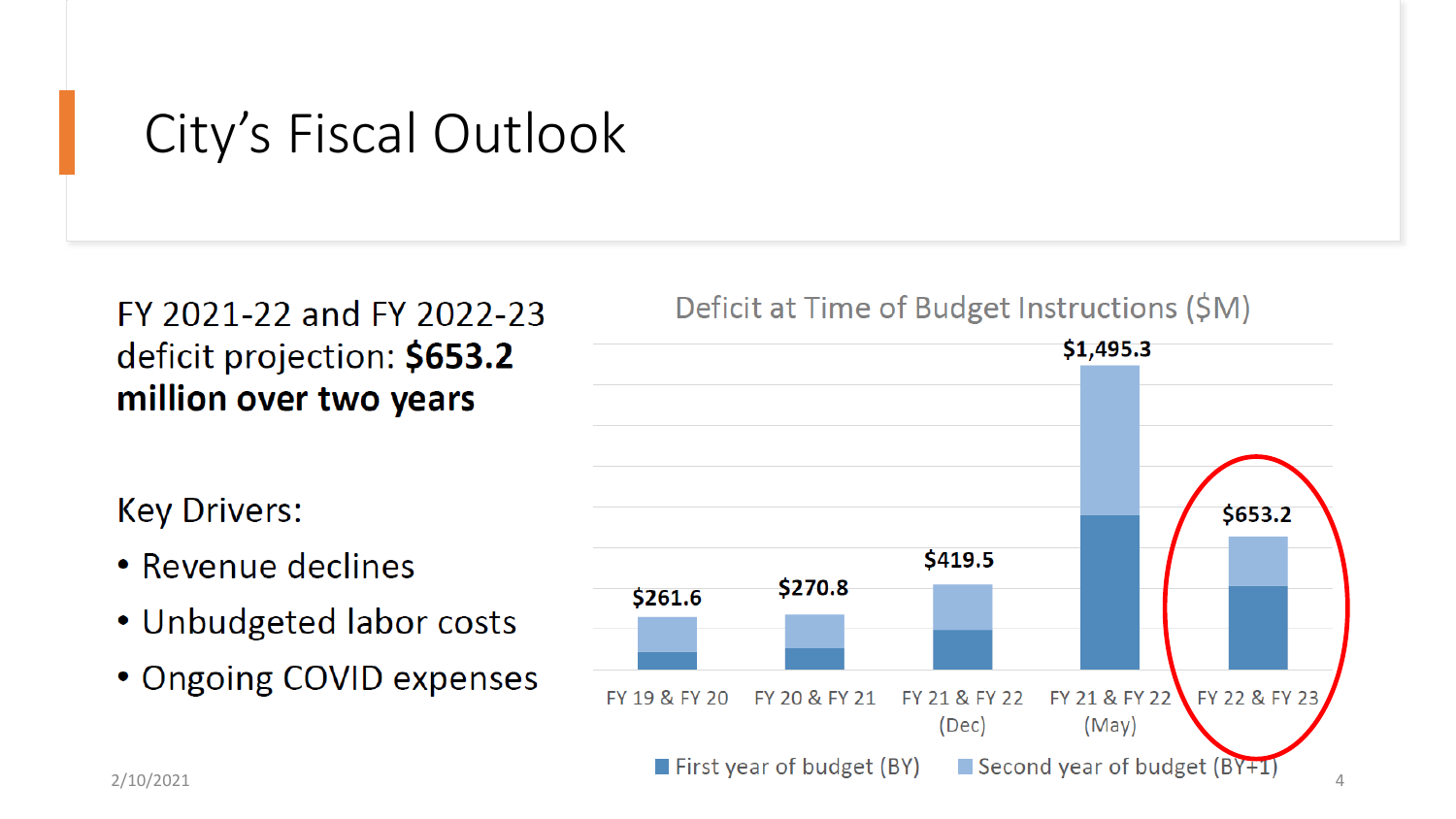# Citywide Budget Process

- Mayor released budget instructions in December 2020
	- General Fund reductions of 7.5% in FY 2021-22 and FY 2022-23
	- Contingent reductions of 2.5% in each year if needed
	- All reduction options including layoffs are on the table
- Departments with Commissions to hold two budget hearings, 15 days apart
	- Finance Committee January 26, 2021
	- Full Commission **today**
- Departments submit budgets for FY22 & 23 by February 22, 2021
- Mayor to present proposed budget to BOS by June 1
- BOS reviews proposed budget in June and July; Mayor signs in July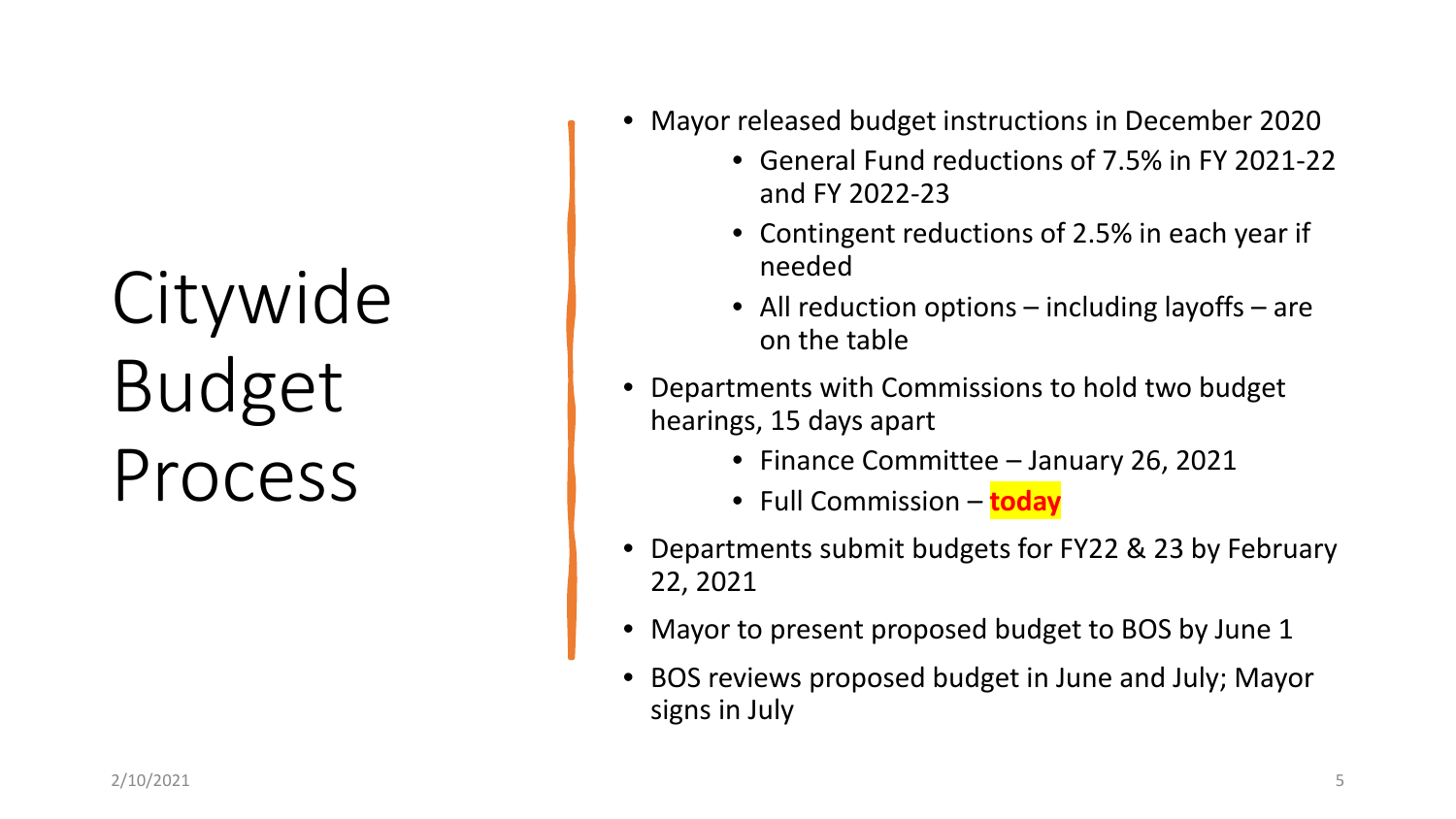# Prior Year **Efforts**

- Comprehensive Clean Up of JPD Finances & Budget
- COVID-19 Response
- Right-sizing JPD:
	- Lowest proposed budget since FY 13-14 & lowest proposed staffing in decades
	- 18 unfilled departures since January 2020, including:
		- 6 Juvenile Hall Counselors/Sr. Counselors
		- 1 Cook
		- 6 Probation Officers
		- 2 Probation Clerks
		- 1 Industrial Hygienist
	- 24% decrease in DPOs
- \$9 Million Justice Reinvestment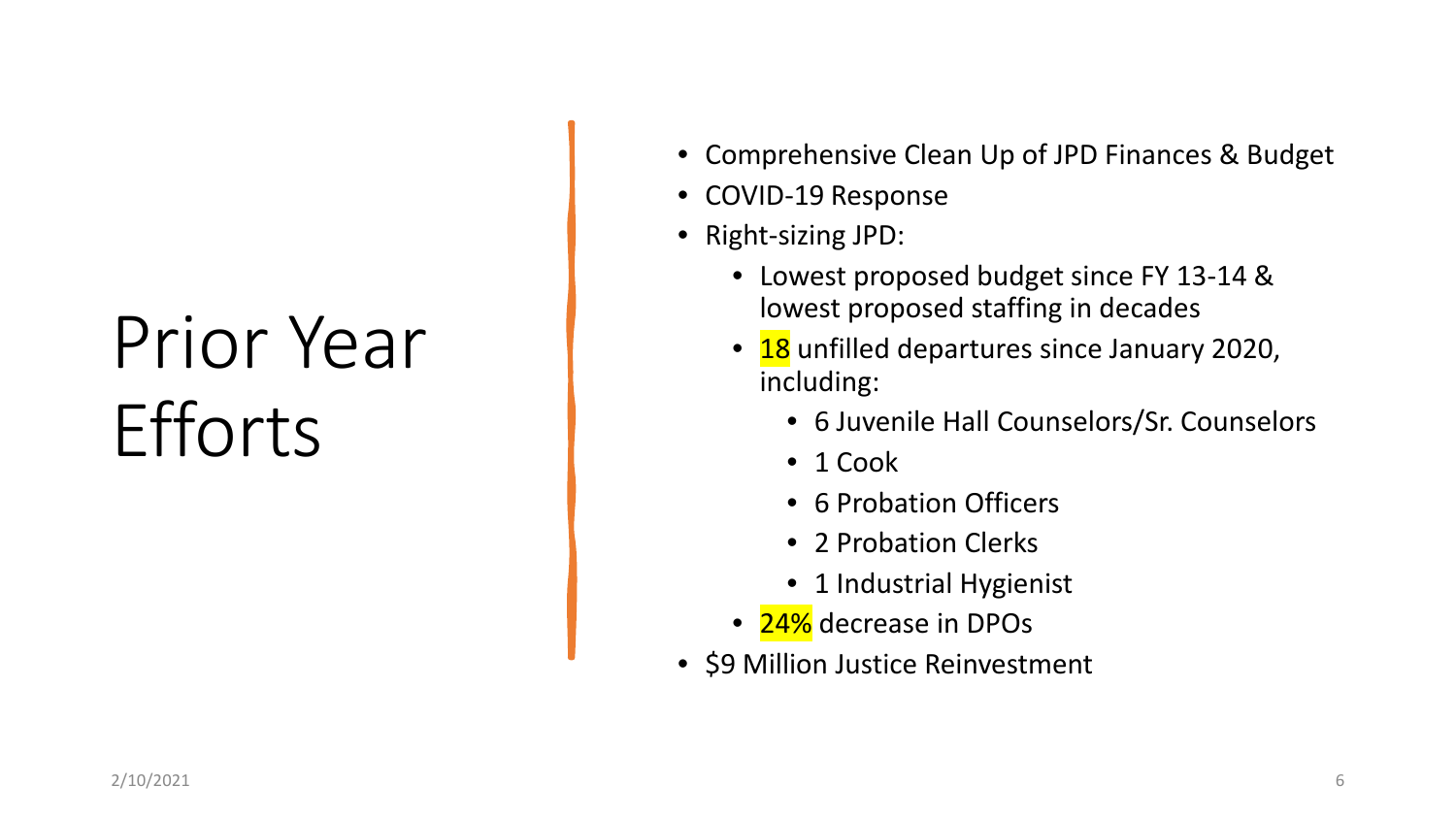# Juvenile **Justice** Landscape

- On-going COVID-19 Response
- Local:
	- Close Juvenile Hall Work Group
	- Blue Ribbon Panel on Juvenile Justice Reform
	- DA Diversion Initiatives
	- Police Diversion Initiatives
- State:
	- Transitional Age Young Adults in Juvenile Hall
	- Closure of the Division of Juvenile Justice
	- Decertification of OOS (out of state) Group Homes
	- Raise the Age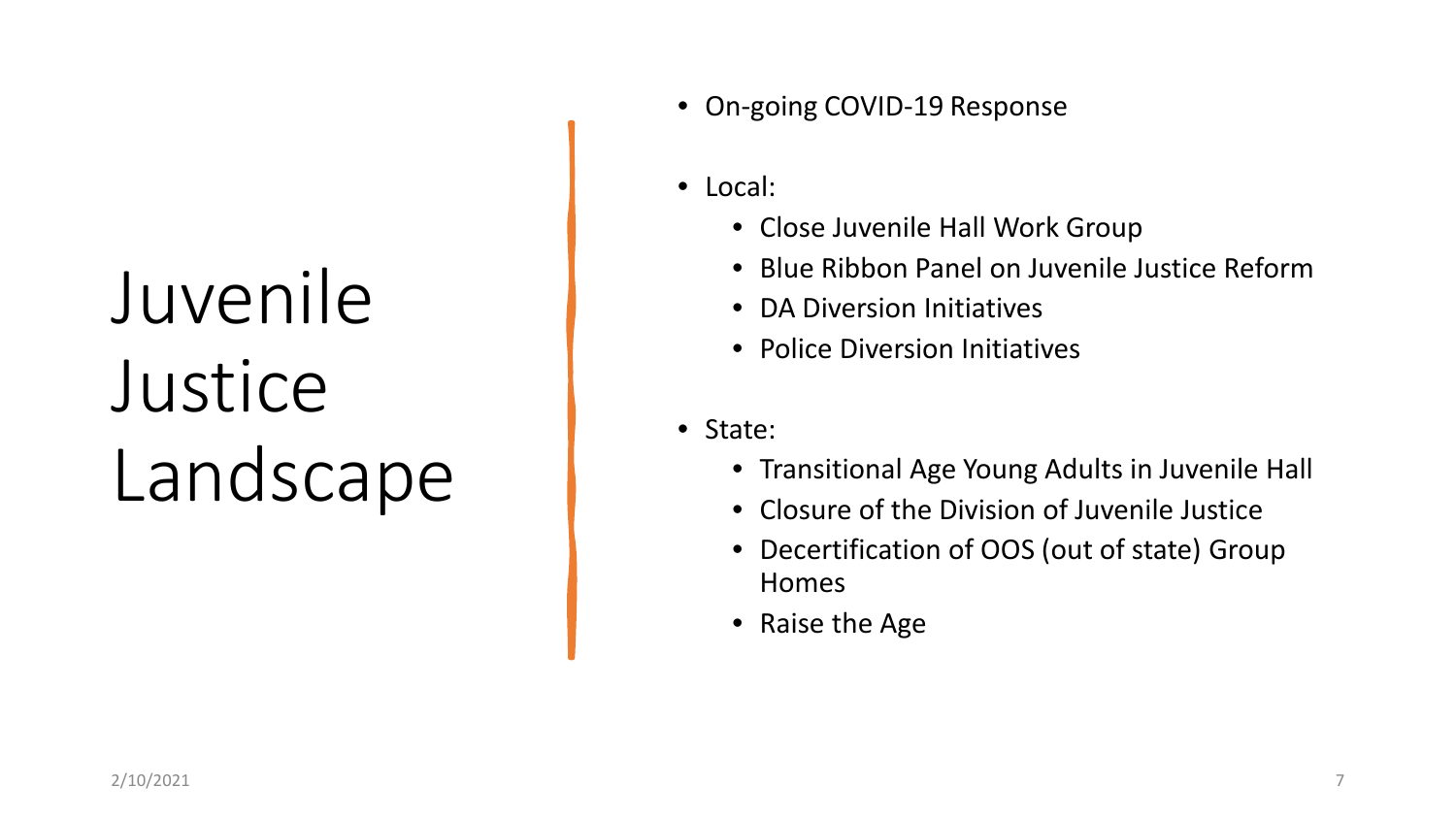# Vision & Priorities

- **Equitably right-size** the juvenile justice system.
- **Center the voices**, experiences, and well-being of young people and their families.
- Effectively serve the needs of justice-involved youth through **strengths-based youth-and family-centered strategies** that are grounded in the community.
- **Improve coordination** across government agencies and community-based organizations to provide holistic support that helps justice-involved youth thrive and prevents future justice involvement.
- **Keep youth in their communities whenever possible**; provide safe alternatives to detention for youth who cannot return home; and reserve secure detention as a last resort when it is necessary to protect the safety of youth and those around them.
- Collaborate with the community and partner agencies to **expand diversion opportunities** that prevent justice system involvement.
- **Reinvest and redirect juvenile justice funding** to the community.
- **Advance transparency and accountability** through datadriven operations, and evidence- based and promising practices.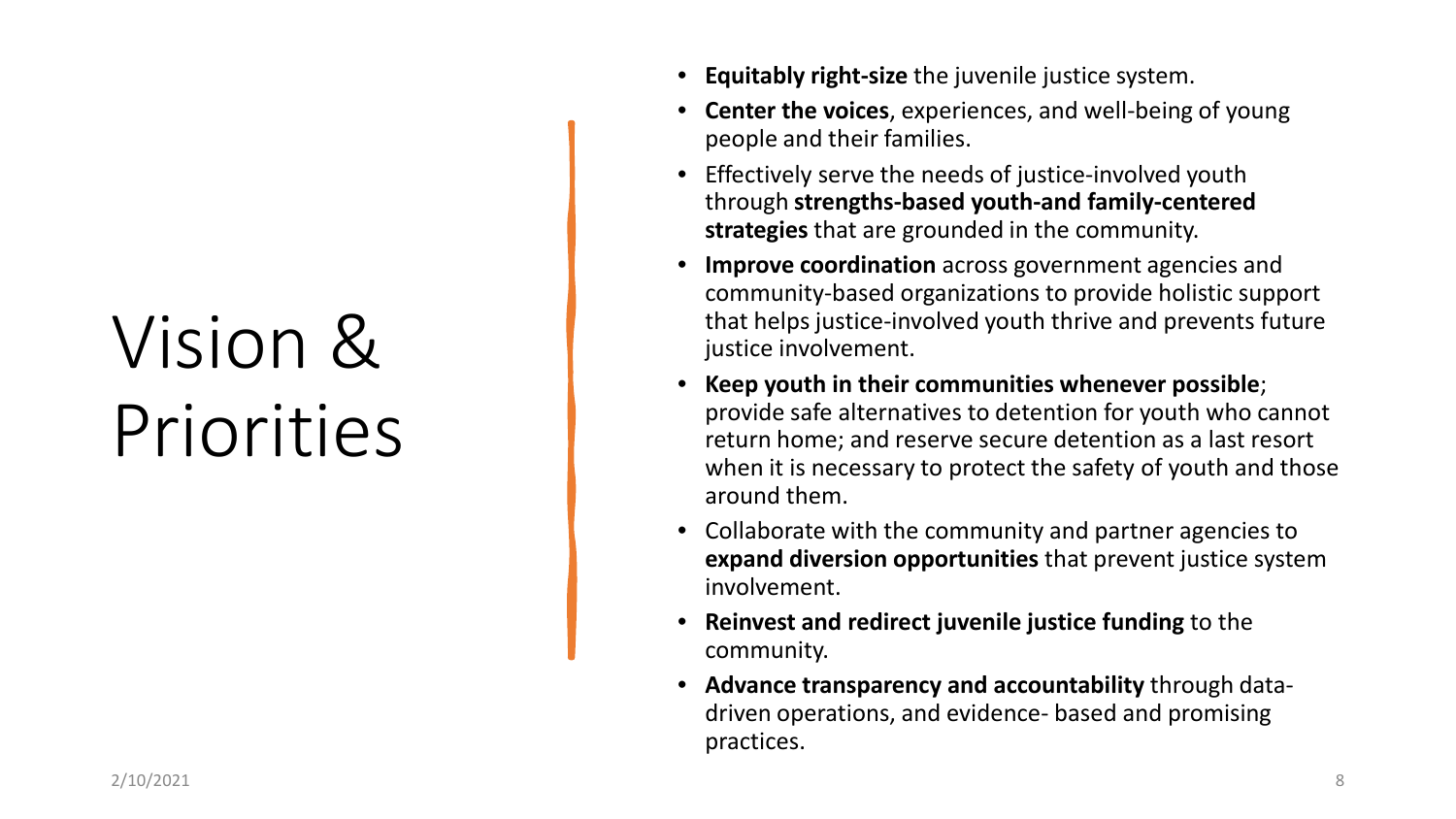## Juvenile Probation Department Budget Process Racial Equity-Centered Goals

- **Reimagine** how the City addresses juvenile crime, from referral through reentry, in collaboration with the community and our system partners, emphasizing research and evidence-based practices, and sustainably addressing pervasive racial disparities throughout the system.
- Advance a **Whole Family Engagement** strategy that places racial equity at its center to ensure that all youth have equal access to successful outcomes, and that advances youth-and family-centered case plans and goal development, with the supports and resources necessary to help justice-involved youth thrive.
- **Bolster equitable leadership development** opportunities for Black, Latino and Asian/Pacific Islander staff throughout the Department, and pursue just transitions for staff whose positions may end with the closure of Juvenile Hall.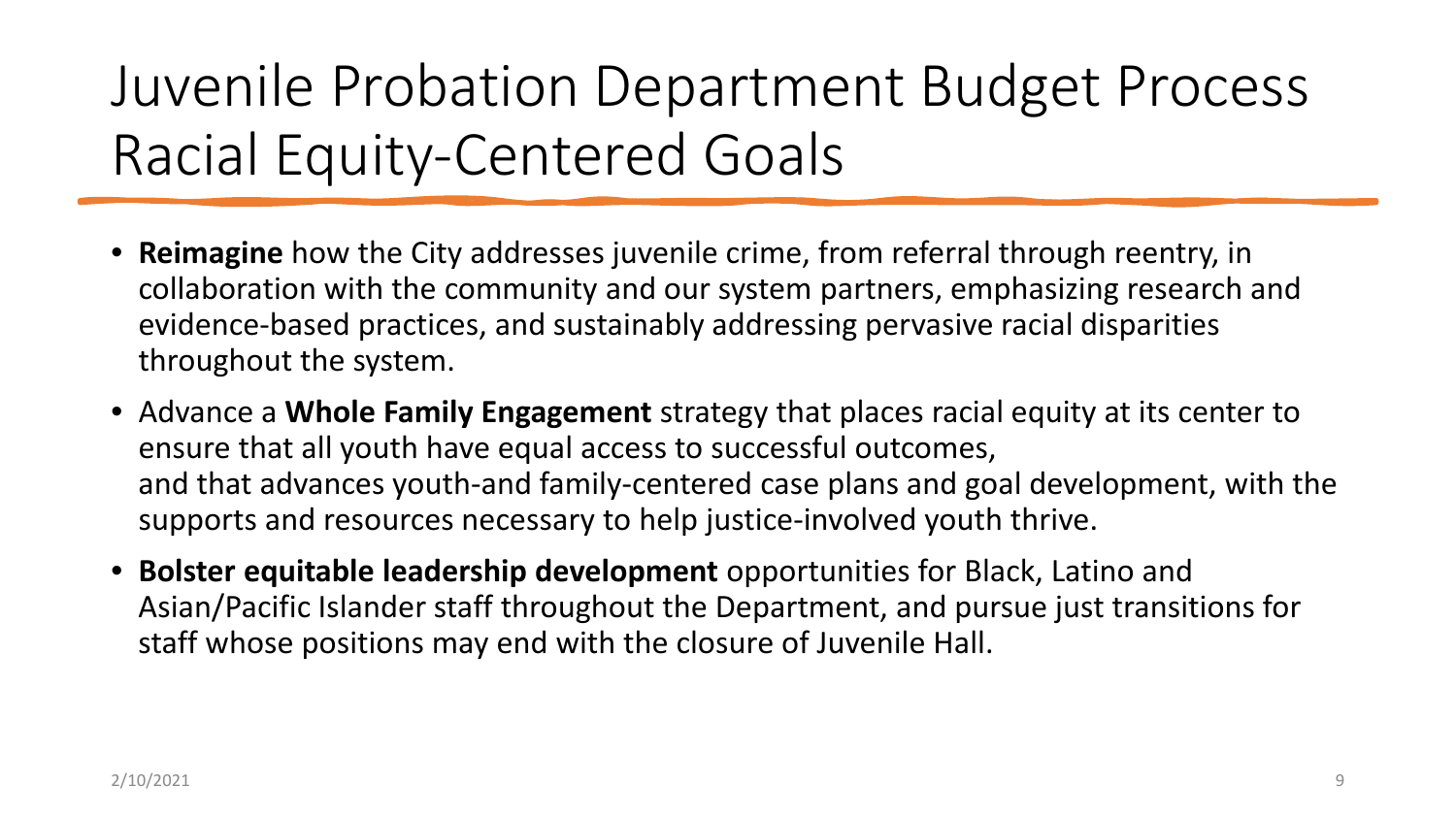## Departmental Budget Plan

- General Fund
	- 7.5% reduction target**: (\$1,924,906)** each year
	- 2.5% contingency reduction target: **(\$641,635)** each year
- Special Revenue Funds
	- Juvenile Probation Activities: reduce **(\$660,000)** and **(\$840,000)**, respectively
	- Youthful Offender Block Grant: balance **+\$1,440,000** and **\$1,370,000**, respectively
	- **NEW** Department of Juvenile Justice Realignment: **+\$790,000** and **+\$2,350,000**, respectively
	- Miscellaneous balancing
		- STC: reduce **(\$20,000)** each year
		- Camp Fund: eliminate **(\$220,000)** each year
		- Re-Entry: add **+\$70,000** each year

**+(\$484,266) each year due to newly anticipated reductions in federal & state grants**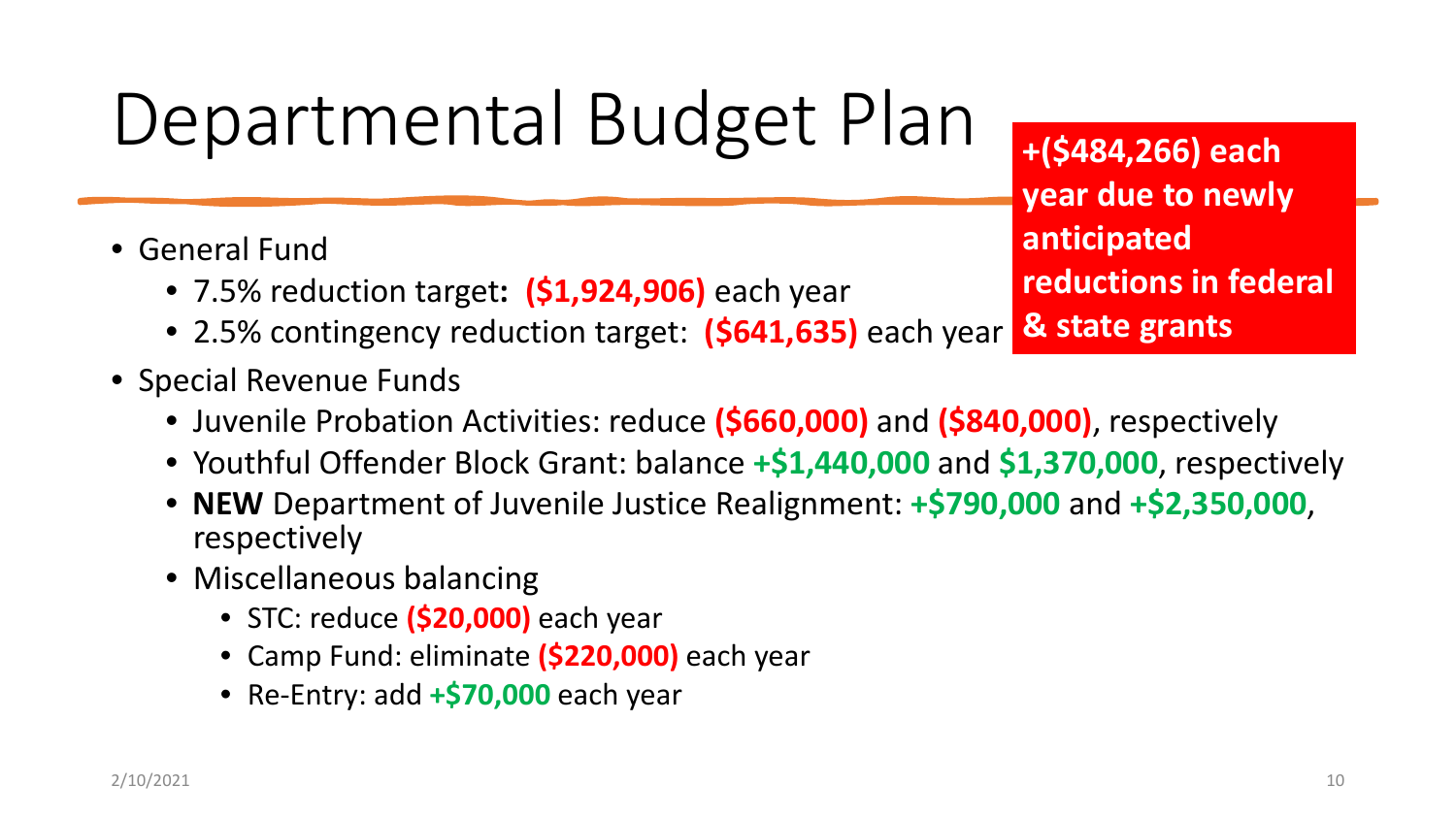|                              | JUV Juvenile Probation               |                                                 |              |                             |                                                                       |                               |                                                  |                                                             |
|------------------------------|--------------------------------------|-------------------------------------------------|--------------|-----------------------------|-----------------------------------------------------------------------|-------------------------------|--------------------------------------------------|-------------------------------------------------------------|
| <b>Presented</b><br>Jan. 26, | <b>Authorized Positions</b>          | 2020-21<br><b>Current Year</b><br><b>Budget</b> | 2021-22 Base | <b>Budget Proposals, BY</b> | 2021-22<br><b>Balancing Departmental</b><br><b>Budget</b><br>Proposal | 2022-23 Base<br><b>Budget</b> | <b>Balancing</b><br><b>Proposals, BY</b><br>$+1$ | 2022-23<br><b>Departmental</b><br><b>Budget</b><br>Proposal |
| 2021                         | <b>Total Authorized</b>              | 188.61                                          | 186.73       | (15.00)                     | 171.73                                                                | 186.62                        | (15.00)                                          | 171.62                                                      |
|                              | Non-Operating Positions (cap/other)  | (5.00)                                          | (5.00)       | (1.00)                      | (6.00)                                                                | (5.00)                        | (1.00)                                           | (6.00)                                                      |
|                              | <b>Net Operating Positions</b>       | 183.61                                          | 181.73       | (16.00)                     | 165.73                                                                | 181.62                        | (16.00)                                          | 165.62                                                      |
|                              | <b>Sources</b>                       |                                                 |              |                             |                                                                       |                               |                                                  |                                                             |
|                              | InterGovernmental Rev-Federal        | 1,774,214                                       | 1,774,214    |                             | 1,774,214                                                             | 1,774,214                     |                                                  | 1,774,214                                                   |
|                              | Intergovernmental Rev-State          | 9,382,892                                       | 9,215,529    | 1,275,887                   | 10,491,416                                                            | 7,764,604                     | 2,587,110                                        | 10,351,714                                                  |
|                              | <b>Charges for Services</b>          | 3,000                                           | 3,000        |                             | 3,000                                                                 | 3,000                         |                                                  | 3,000                                                       |
|                              | <b>Other Revenues</b>                | 10,000                                          | 10,000       |                             | 10,000                                                                | 10,000                        |                                                  | 10,000                                                      |
|                              | <b>Expenditure Recovery</b>          | 180,000                                         | 180,000      |                             | 180,000                                                               | 180,000                       |                                                  | 180,000                                                     |
|                              | <b>General Fund Support</b>          | 29,934,119                                      | 30,354,876   | (2,010,040)                 | 28,344,836                                                            | 31,098,402                    | (1,950,264)                                      | 29,148,138                                                  |
|                              | <b>Sources Total</b>                 | 41,284,225                                      | 41,537,619   | (734, 153)                  | 40,803,466                                                            | 40,830,220                    | 636,846                                          | 41,467,066                                                  |
|                              | <b>Uses - Operating Expenditures</b> |                                                 |              |                             |                                                                       |                               |                                                  |                                                             |
|                              | Salaries + Mandatory Fringe Benefits | 28,298,564                                      | 29,843,524   | (1,591,997)                 | 28, 251, 527                                                          | 30,971,189                    | (1,640,660)                                      | 29,330,529                                                  |
|                              | <b>Non-Personnel Services</b>        | 5,979,435                                       | 4,852,816    | 943,905                     | 5,796,721                                                             | 4,852,816                     | 2,503,107                                        | 7,355,923                                                   |
|                              | City Grant Program                   | 235,000                                         | 235,000      |                             | 235,000                                                               | 235,000                       |                                                  | 235,000                                                     |
|                              | Capital Outlay                       | 536,846                                         | 384,139      |                             | 384,139                                                               |                               |                                                  |                                                             |
|                              | Materials & Supplies                 | 612,670                                         | 582,670      | (71, 323)                   | 511,347                                                               | 582,670                       | (71, 323)                                        | 511,347                                                     |
|                              | Programmatic Projects                | 1,865,886                                       | 2,032,925    | 90,262                      | 2,123,187                                                             | 582,000                       | (54, 914)                                        | 527,086                                                     |
|                              | Services Of Other Depts              | 3,755,824                                       | 3,606,545    | (105,000)                   | 3,501,545                                                             | 3,606,545                     | (99, 364)                                        | 3,507,181                                                   |
|                              | <b>Uses Total</b>                    | 41,284,225                                      | 41,537,619   | (734, 153)                  | 40,803,466                                                            | 40,830,220                    | 636,846                                          | 41,467,066                                                  |
|                              | <b>Uses - Division Description</b>   |                                                 |              |                             |                                                                       |                               |                                                  |                                                             |
|                              | JUV Juvenile Hall                    | 18,541,148                                      | 18,306,152   | 349,123                     | 18,655,275                                                            | 18,847,407                    | 1,758,580                                        | 20,605,987                                                  |
|                              | <b>JUV Probation Services</b>        | 12,389,567                                      | 13,166,831   | (895, 890)                  | 12,270,941                                                            | 12,071,313                    | (1,008,994)                                      | 11,062,319                                                  |
|                              | <b>JUV General</b>                   | 10,353,510                                      | 10,064,636   | (187, 387)                  | 9,877,249                                                             | 9,911,500                     | (112, 740)                                       | 9,798,760                                                   |
| 2/10/2021                    | <b>Uses by Division Total</b>        | 41,284,225                                      | 41,537,619   | (734, 153)                  | 40,803,466                                                            | 40,830,220                    | 636,846                                          | 41,467,066                                                  |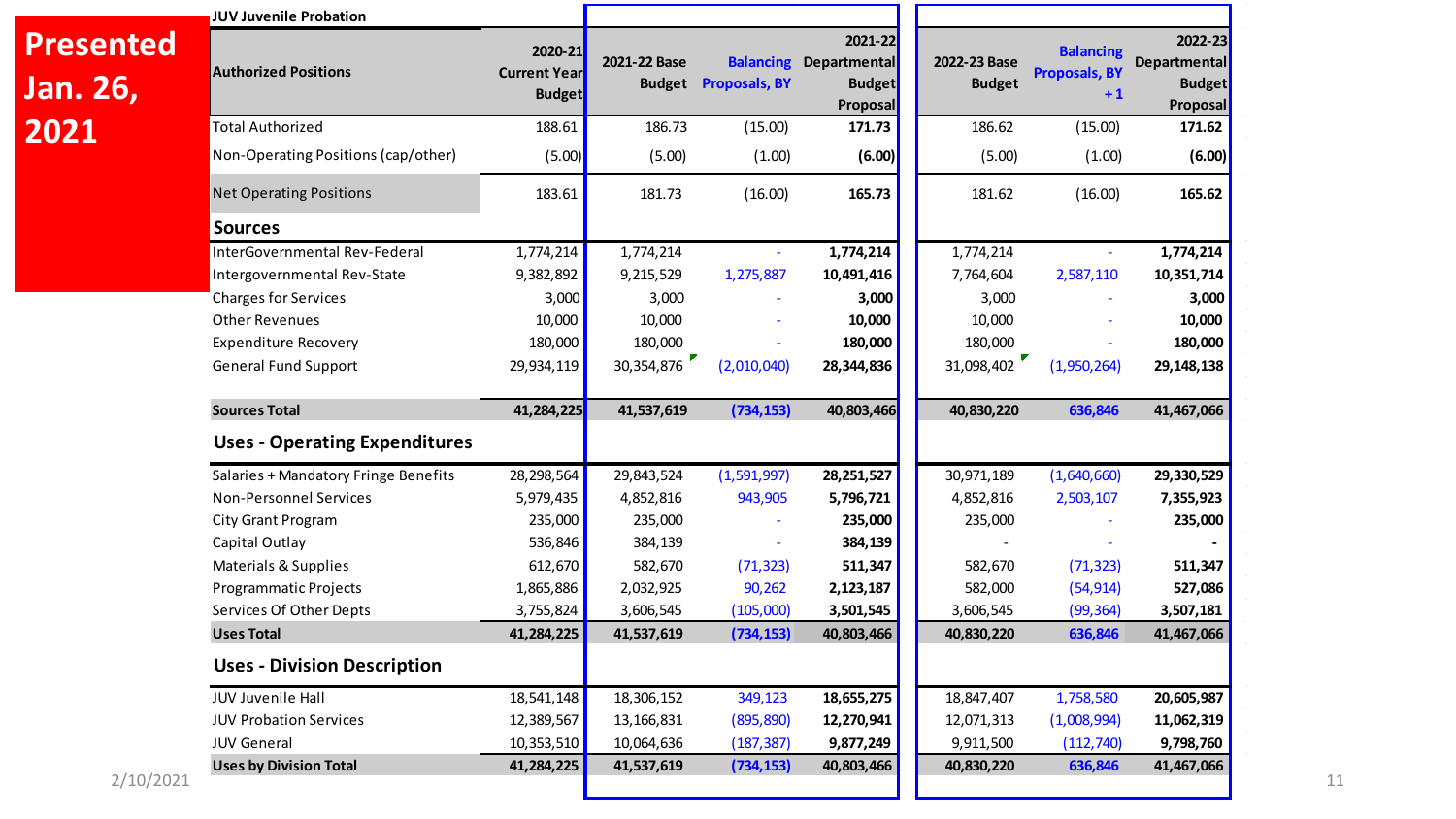|                | <b>JUV Juvenile Probation</b>        |                                                 |                               |                                          |                                                      |                               |                                                    |                                                             |
|----------------|--------------------------------------|-------------------------------------------------|-------------------------------|------------------------------------------|------------------------------------------------------|-------------------------------|----------------------------------------------------|-------------------------------------------------------------|
| <b>UPDATED</b> | <b>Authorized Positions</b>          | 2020-21<br><b>Current Year</b><br><b>Budget</b> | 2021-22 Base<br><b>Budget</b> | <b>Balancing</b><br><b>Proposals, BY</b> | 2021-22<br>Departmental<br><b>Budget</b><br>Proposal | 2022-23 Base<br><b>Budget</b> | <b>Balancing</b><br>Proposals, BY+<br>$\mathbf{1}$ | 2022-23<br><b>Departmental</b><br><b>Budget</b><br>Proposal |
|                | <b>Total Authorized</b>              | 188.61                                          | 186.73                        | (9.47)                                   | 177.26                                               | 186.62                        | (9.84)                                             | 176.78                                                      |
|                | Non-Operating Positions (cap/other)  | (5.00)                                          | (5.00)                        | (1.00)                                   | (6.00)                                               | (5.00)                        | (1.00)                                             | (6.00)                                                      |
|                | <b>Net Operating Positions</b>       | 183.61                                          | 181.73                        | (10.47)                                  | 171.26                                               | 181.62                        | (10.84)                                            | 170.78                                                      |
|                | <b>Sources</b>                       |                                                 |                               |                                          |                                                      |                               |                                                    |                                                             |
|                | InterGovernmental Rev-Federal        | 1,774,214                                       | 1,774,214                     | (602, 214)                               | 1,172,000                                            | 1,774,214                     | (602, 214)                                         | 1,172,000                                                   |
|                | Intergovernmental Rev-State          | 9,382,892                                       | 9,215,529                     | 1,798,880                                | 11,014,409                                           | 7,764,604                     | 3,358,082                                          | 11,122,686                                                  |
|                | Charges for Services                 | 3,000                                           | 3,000                         |                                          | 3,000                                                | 3,000                         |                                                    | 3,000                                                       |
|                | <b>Other Revenues</b>                | 10,000                                          | 10,000                        |                                          | 10,000                                               | 10,000                        |                                                    | 10,000                                                      |
|                | <b>Expenditure Recovery</b>          | 180,000                                         | 180,000                       |                                          | 180,000                                              | 180,000                       |                                                    | 180,000                                                     |
|                | <b>General Fund Support</b>          | 29,934,119                                      | 30,354,876                    | (2,334,200)                              | 28,020,676                                           | 31,098,402                    | (2,586,772)                                        | 28,511,630                                                  |
|                | <b>Sources Total</b>                 | 41,284,225                                      | 41,537,619                    | (1, 137, 534)                            | 40,400,085                                           | 40,830,220                    | 169,096                                            | 40,999,316                                                  |
|                | <b>Uses - Operating Expenditures</b> |                                                 |                               |                                          |                                                      |                               |                                                    |                                                             |
|                | Salaries + Mandatory Fringe Benefits | 28,298,564                                      | 29,843,524                    | (1,441,568)                              | 28,401,956                                           | 30,971,189                    | (1,505,337)                                        | 29,465,852                                                  |
|                | <b>Non-Personnel Services</b>        | 5,979,435                                       | 4,852,816                     | (517,768)                                | 4,335,048                                            | 4,852,816                     | (535, 693)                                         | 4,317,123                                                   |
|                | <b>City Grant Program</b>            | 235,000                                         | 235,000                       |                                          | 235,000                                              | 235,000                       |                                                    | 235,000                                                     |
|                | Capital Outlay                       | 536,846                                         | 384,139                       |                                          | 384,139                                              |                               |                                                    |                                                             |
|                | <b>Materials &amp; Supplies</b>      | 612,670                                         | 582,670                       | (65, 470)                                | 517,200                                              | 582,670                       | (96, 870)                                          | 485,800                                                     |
|                | Programmatic Projects                | 1,865,886                                       | 2,032,925                     | 887,104                                  | 2,920,029                                            | 582,000                       | 2,301,192                                          | 2,883,192                                                   |
|                | Services Of Other Depts              | 3,755,824                                       | 3,606,545                     | 168                                      | 3,606,713                                            | 3,606,545                     | 5,804                                              | 3,612,349                                                   |
|                | <b>Uses Total</b>                    | 41,284,225                                      | 41,537,619                    | (1, 137, 534)                            | 40,400,085                                           | 40,830,220                    | 169,096                                            | 40,999,316                                                  |
|                | <b>Uses - Division Description</b>   |                                                 |                               |                                          |                                                      |                               |                                                    |                                                             |
|                | JUV Juvenile Hall                    | 18,541,148                                      | 18,306,152                    | 71,336                                   | 18,377,488                                           | 18,847,407                    | 1,499,101                                          | 20,346,508                                                  |
|                | <b>JUV Probation Services</b>        | 12,389,567                                      | 13,166,831                    | (353, 267)                               | 12,813,564                                           | 12,071,313                    | (509,092)                                          | 11,562,221                                                  |
|                | <b>JUV General</b>                   | 10,353,510                                      | 10,064,636                    | (855, 603)                               | 9,209,033                                            | 9,911,500                     | (820, 913)                                         | 9,090,587                                                   |
| 2/10/2021      | <b>Uses by Division Total</b>        | 41,284,225                                      | 41,537,619                    | (1, 137, 534)                            | 40,400,085                                           | 40,830,220                    | 169,096                                            | 40,999,316                                                  |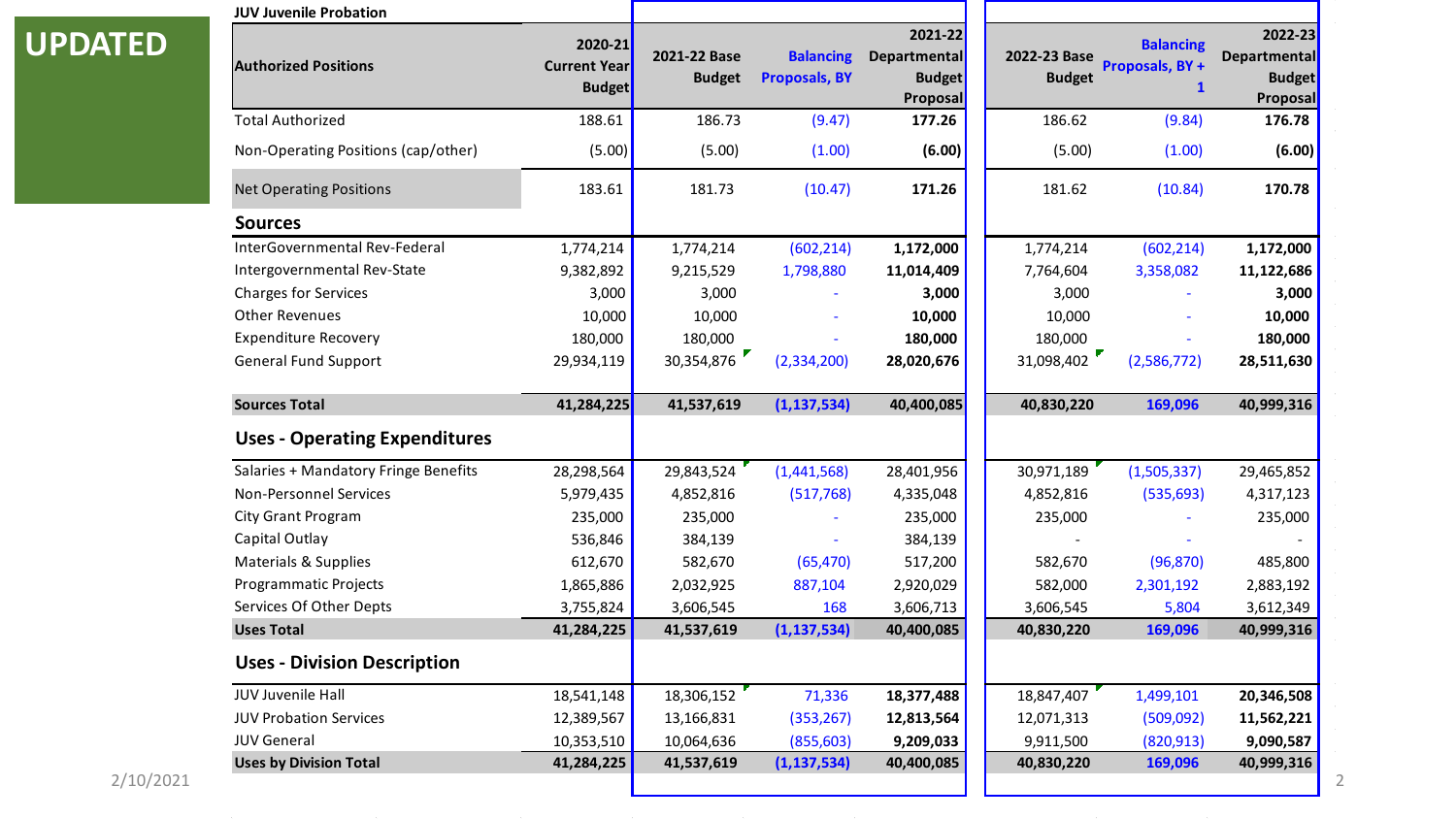### Juvenile Probation Base Budget, FY 21-22 All Funds: \$41,530,000 General Fund: \$32,110,000 (78% of total)

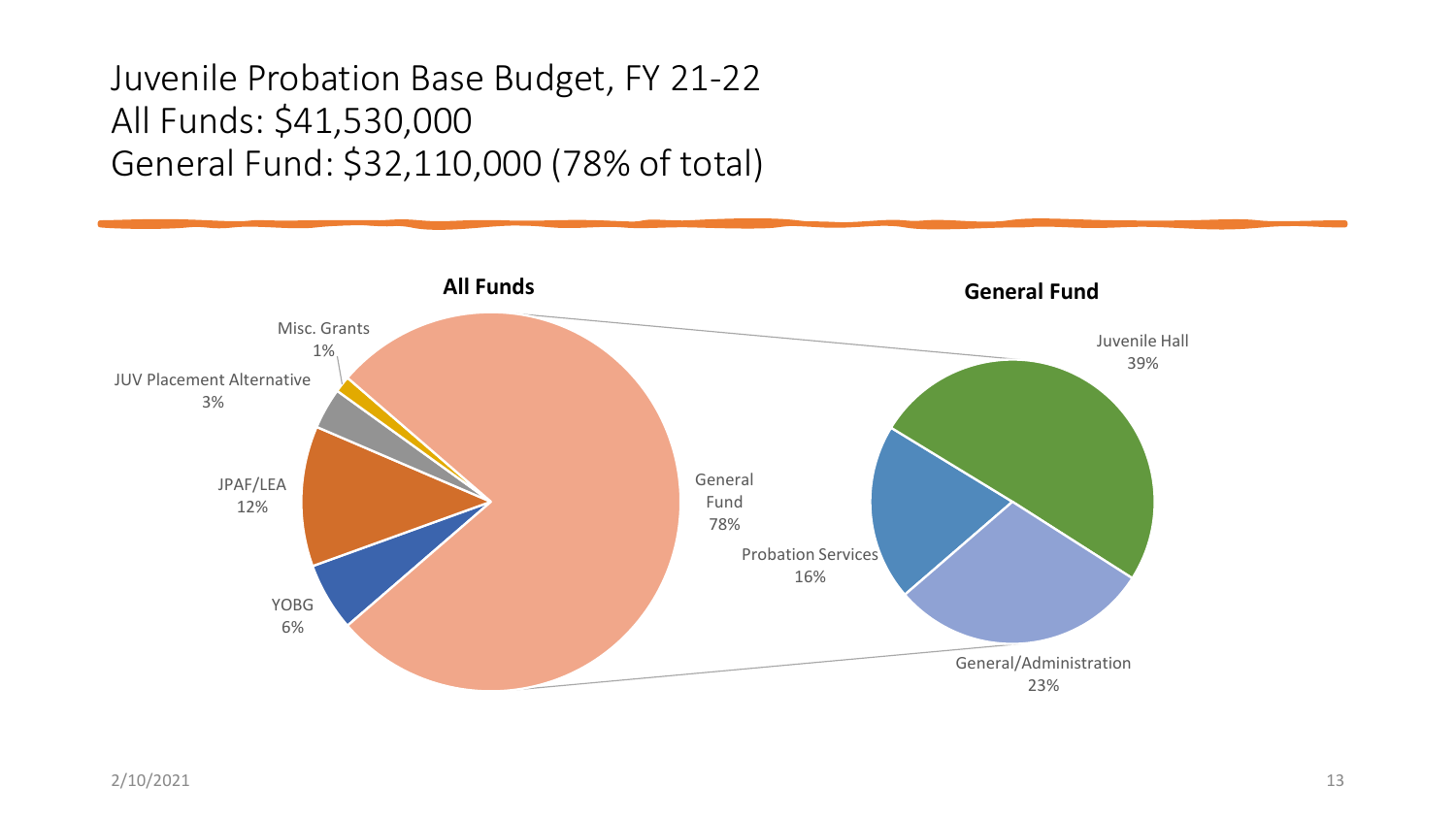### Juvenile Probation Base Budget, FY 22-23 All Funds: \$40,830,000 General Fund: \$32,600,000 (80% of total)

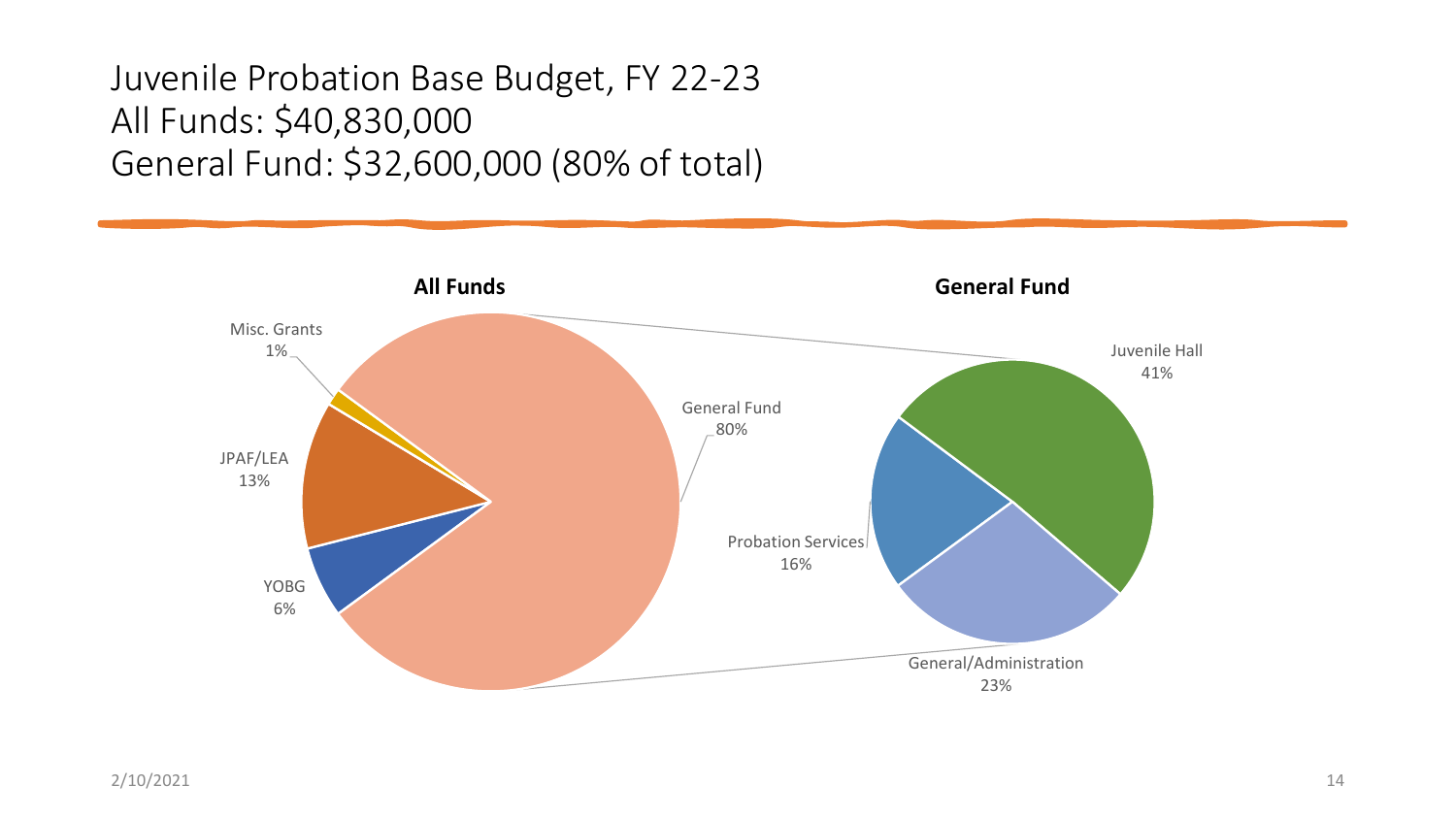### General Fund Reduction Target =  $(S2,409,1/2)$ General Fund Reduction Target = (\$2,409,172)



#### **FY 2021-22 FY 2022-23**

![](_page_14_Figure_4.jpeg)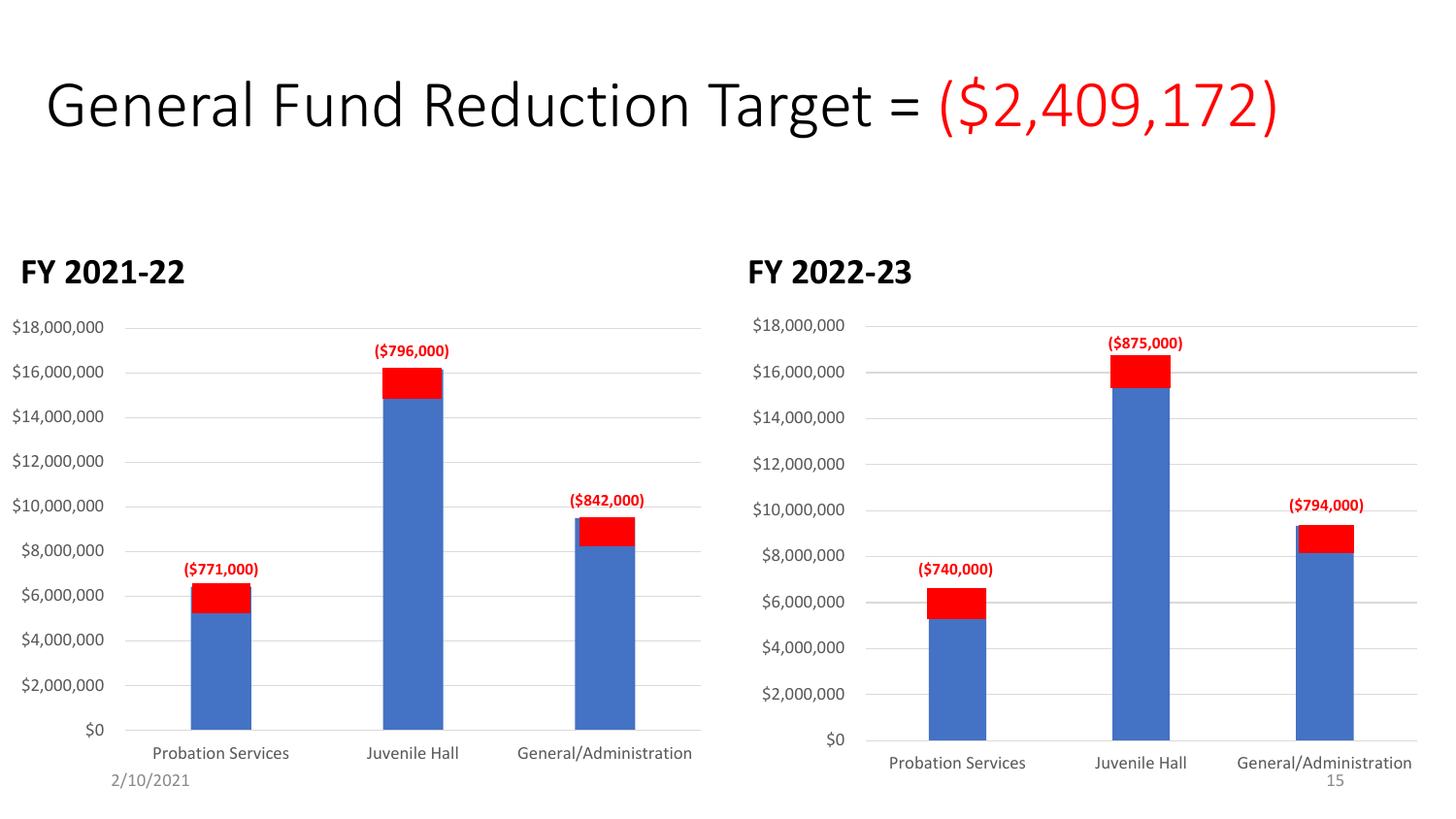## Departmental Balancing Plan - Personnel

- Position Eliminations
	- Vacant =  $(8.00)$  FTE
		- 1444 Secretary I (1.00)
		- 1824 Principal Administrative Analyst (1.00)
		- 2620 Food Service Manager Administrator (1.00)
		- 2654 Cook (1.00)
		- 8444 Deputy Probation Officers (2.00)
		- 8530 Deputy Probation Officers (2.00)
	- Filled =  $(8.00)$   $(7.00)$  FTE across the three divisions
- Funding Eliminations
	- Filled =  $(1.00)$  FTE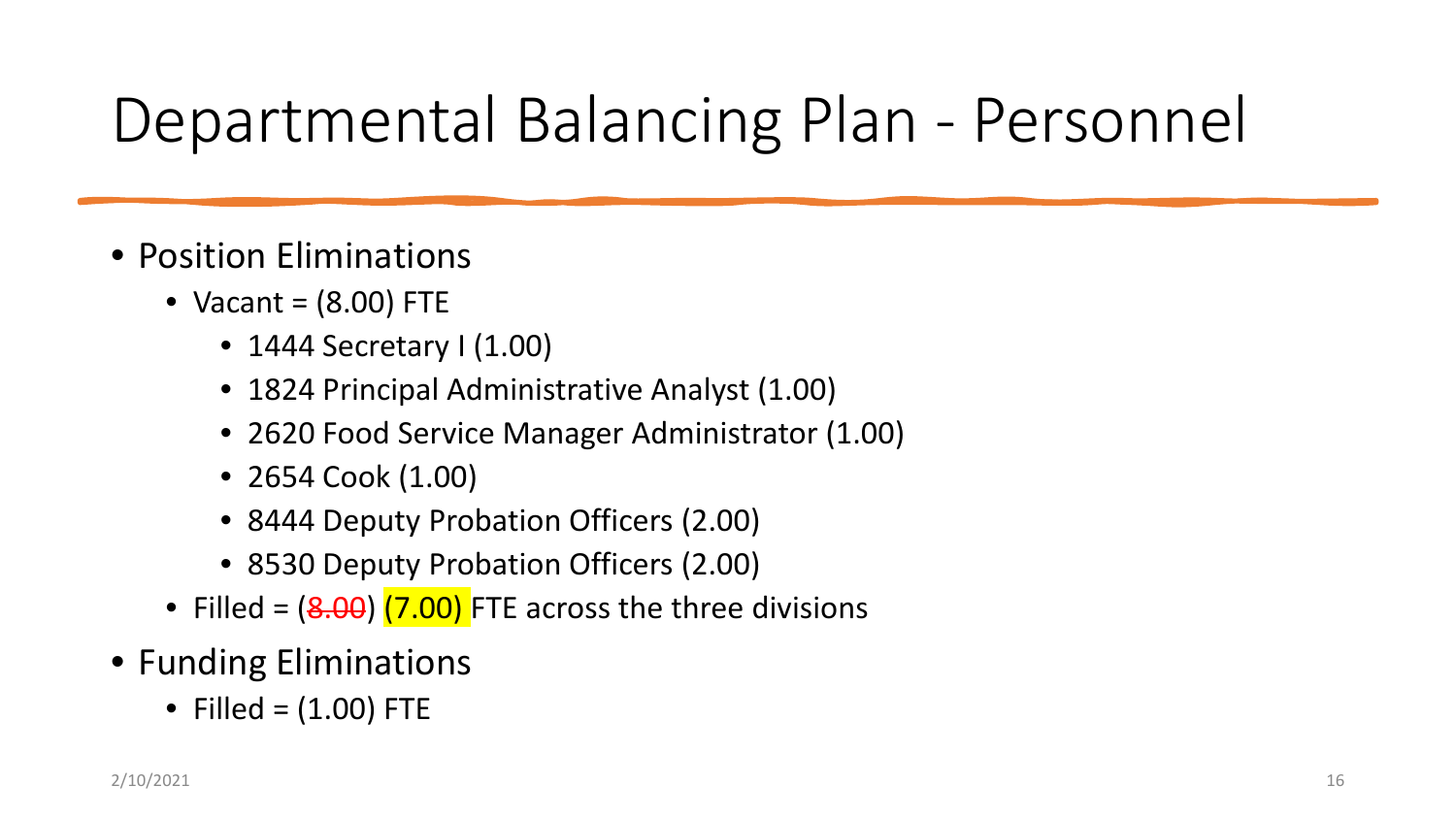## General Fund Contingency Reduction Target = (\$641,635)

- Personnel
	- Transfer 1.00 FTE 8320 Counselor to YOBG from GF = (\$138,390) & (\$156,246)
	- Transfer 1.00 FTE 8322 Sr. Counselor to YOBG from GF = (\$188,000) & (\$197,000)
- Non-Personnel
	- Reduce Administrative Professional Services budget = (\$393,000) (\$200,000) each year
	- Reduce Juvenile Hall food budget =  $(5110, 245)$  &  $(592, 389)$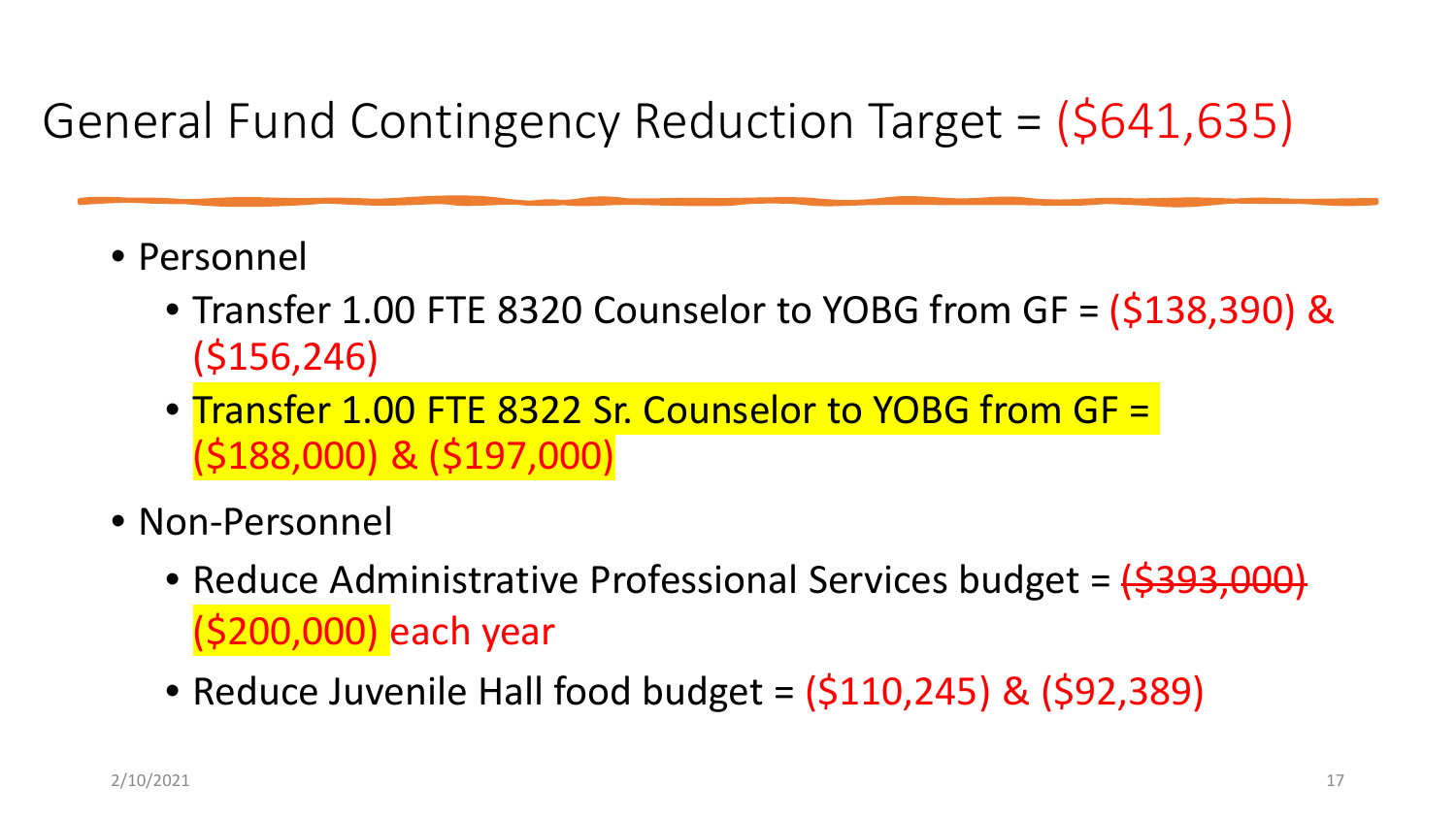New State Funding Source: Juvenile Justice Realignment Block Grant

- SB 823, which legislates the closure of the Division of Juvenile Justice (DJJ), establishes a funding formula and process for receiving these funds.
- Every county to create a subcommittee within its Juvenile Justice Coordinating Council as a requirement to receive funding via block grant
- Subcommittee must develop a detailed plan for BOS on how to serve realigned youth and spend county allocation.
	- *We are not required to submit plan in first year but must develop one as BOS must consider it when making allocations in FY 2021-22.*

**Projected San Francisco allocations, FY 21-22 through FY 23-24:**

| $2021 - 22:$ | 2022-23:    | 2023-24:    |
|--------------|-------------|-------------|
| \$794,598    | \$2,353,800 | \$3,899,536 |